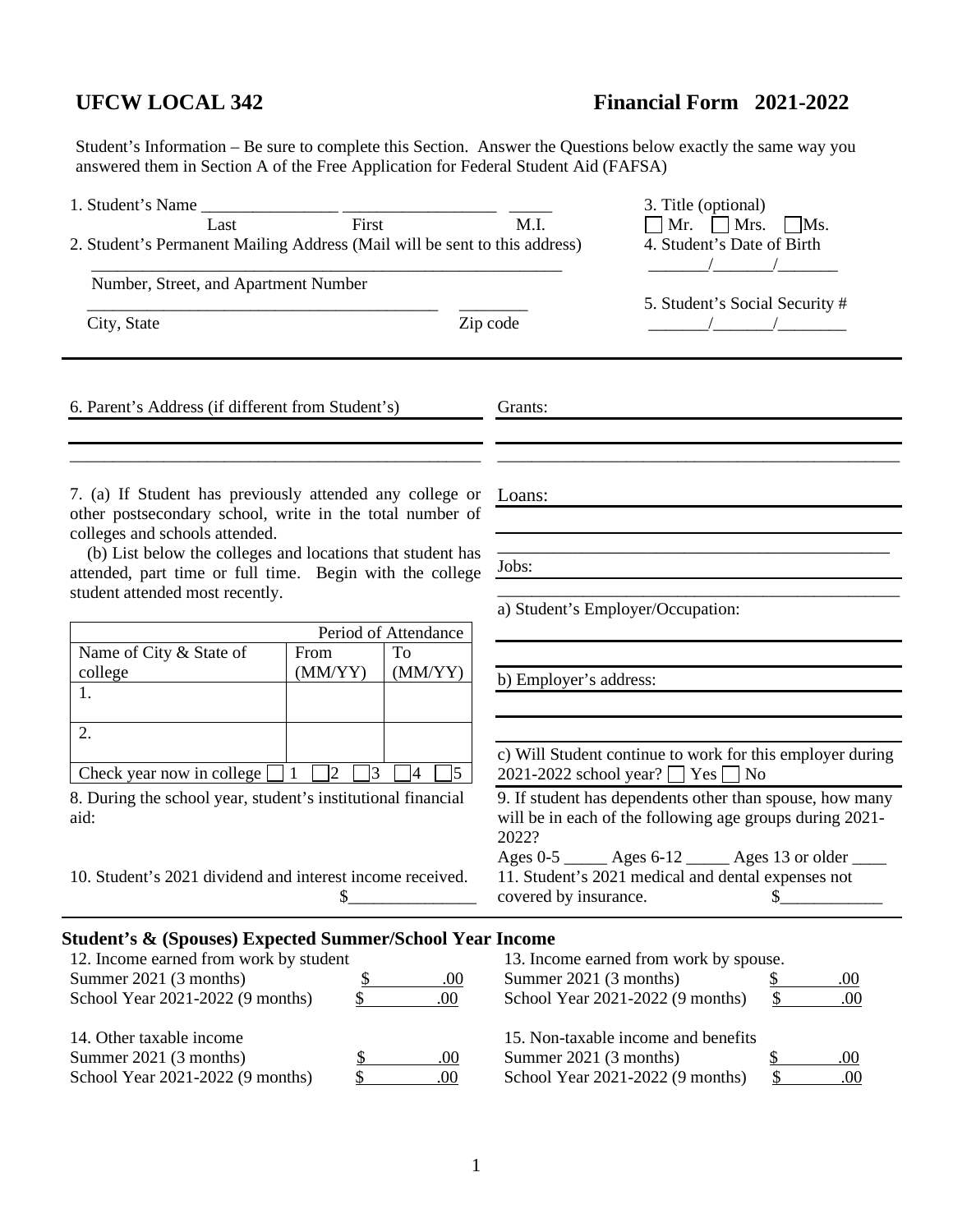### **\*Everyone providing information on this form must sign on page 5 to receive consideration.**

# **Student's & (Spouse's) Assets**

| 16. Cash, Savings<br>and Checking<br>accounts |                            |                        | 17. Investments<br>including<br><b>Uniform Gifts</b> | What is it<br>worth today? | What is owed<br>on it? |
|-----------------------------------------------|----------------------------|------------------------|------------------------------------------------------|----------------------------|------------------------|
|                                               |                            | \$<br>.00              | to Minors                                            | $\mathbb{S}$<br>.00        | \$<br>.00.             |
| 18. Home<br>(Renters write in "0")            | What is it<br>worth today? | What is owed<br>on it? | 19. Other Real<br>Estate<br>(Don't include)          | What is it<br>worth today? | What is owed<br>on it? |
|                                               | $\mathcal{S}$<br>.00       | \$<br>.00              | business or farm.)                                   | \$<br>.00                  | $\mathbb{S}$<br>.00.   |
| 20. Farm                                      | What is it<br>worth today? | What is owed<br>on it? |                                                      |                            |                        |
|                                               | \$<br>.00                  | .00                    |                                                      |                            |                        |

21. **Family Members**- Give information for all family members not yourself. If there are more than seven, first list those who will be in college at least half-time.

|                                                                                                              |     |        |      |                | 2021-2022 School Year |        |           |              |
|--------------------------------------------------------------------------------------------------------------|-----|--------|------|----------------|-----------------------|--------|-----------|--------------|
| Full name of                                                                                                 | Age | $*Use$ |      | In College at  | Name of College       | Year   | Total     | Parents      |
| family member,                                                                                               |     | codes  |      | least one term |                       | in     | Financial | Contribution |
|                                                                                                              |     | from   |      |                |                       | school | Aid       |              |
|                                                                                                              |     | below  |      |                |                       |        |           |              |
|                                                                                                              |     |        |      |                |                       |        |           |              |
|                                                                                                              |     |        | Full | Half           |                       |        |           |              |
| You-applicant                                                                                                |     |        | time | time           |                       |        |           |              |
|                                                                                                              |     |        |      |                |                       |        |           |              |
| 2.                                                                                                           |     |        |      |                |                       |        |           |              |
| 3.                                                                                                           |     |        |      |                |                       |        |           |              |
| 4.                                                                                                           |     |        |      |                |                       |        |           |              |
| 5.                                                                                                           |     |        |      |                |                       |        |           |              |
| 6.                                                                                                           |     |        |      |                |                       |        |           |              |
| 7.                                                                                                           |     |        |      |                |                       |        |           |              |
| * Relationship to applicant: 1= Parent 2=Step Parent 3=Brother/Stepbrother or Sister/Stepsister 4=Husband or |     |        |      |                |                       |        |           |              |
| wife $5=$ Son or Daughter $6=$ Grandparent $7=$ Other (Explain:                                              |     |        |      |                |                       |        |           |              |

# **Parents Information**

| 22. How much do the parents named below in 23 and 24 Agree to contribute to the student's education for the |  |  |  |
|-------------------------------------------------------------------------------------------------------------|--|--|--|
| 2021-2022 school year? \$                                                                                   |  |  |  |

|                                                          | 23. Check one: Father Stepfather Legal guardian Other (Explain on pg. 5)                       |
|----------------------------------------------------------|------------------------------------------------------------------------------------------------|
| a) Name                                                  | b) Check if: $\Box$ Self- Employed $\Box$ Unemployed:                                          |
| Date of last employment $\frac{1}{\sqrt{1-\frac{1}{2}}}$ | c) Occupation: $\qquad \qquad$                                                                 |
| d) Agreement No. of Years                                | e) Work telephone_                                                                             |
| f) Retirement plans:                                     |                                                                                                |
|                                                          | □ Social Security Only □ Another Agreement Only □ Social Security and another Agreement □ None |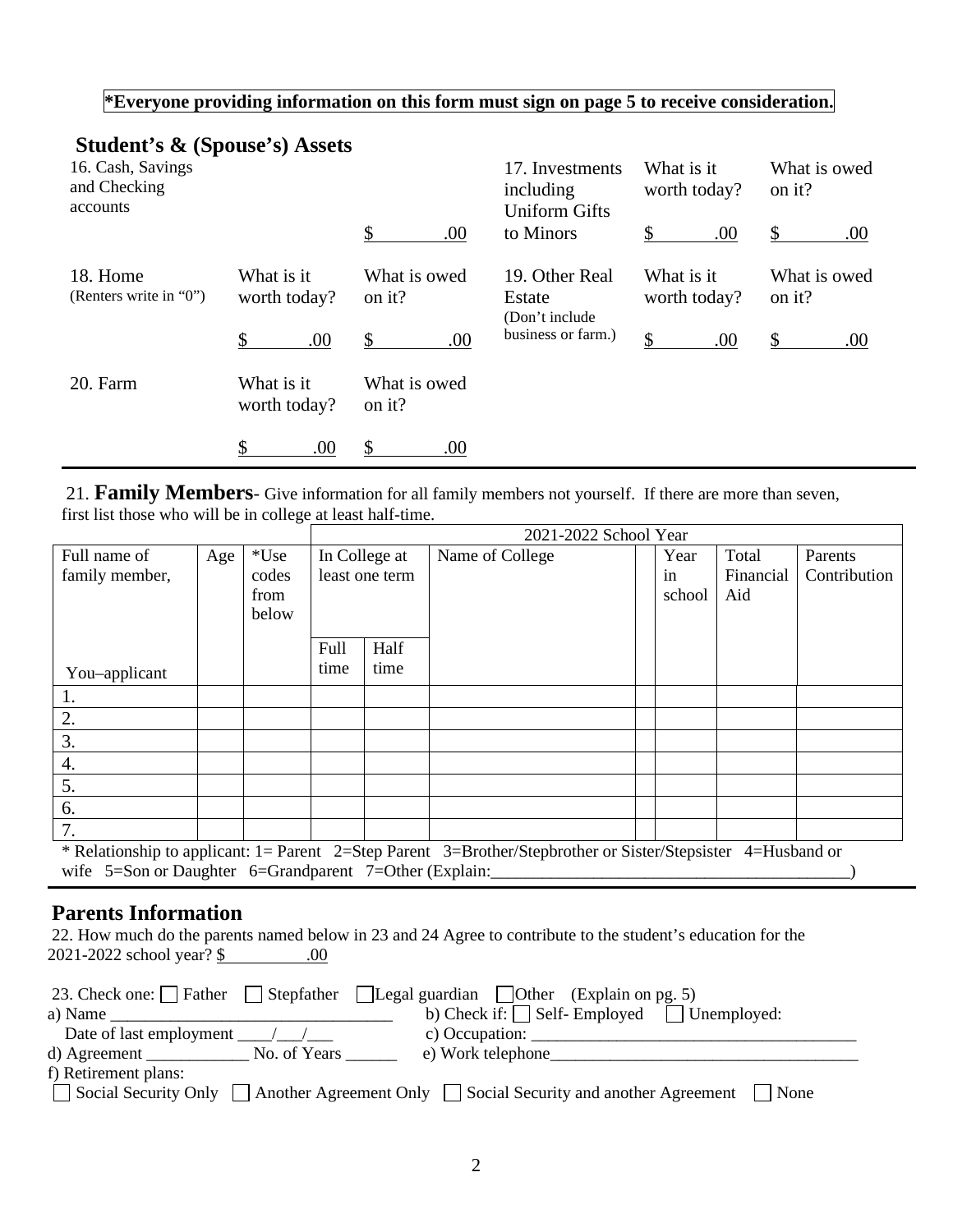|                                                           | 24. Check one: $\Box$ Mother $\Box$ Stepmother $\Box$ Legal guardian $\Box$ Other (Explain on pg. 5) |
|-----------------------------------------------------------|------------------------------------------------------------------------------------------------------|
| a) Name                                                   | b) Check if: $\Box$ Self Employed $\Box$ Unemployed                                                  |
| Date of last employment: $\frac{1}{\sqrt{1-\frac{1}{2}}}$ | c) Occupation: $\_\_$                                                                                |
| $d)$ Agreement                                            | e)Work telephone<br>No. of Years                                                                     |
| f) Retirement plans:                                      |                                                                                                      |
|                                                           | □ Social Security Only □ Another Agreement Only □ Social Security and another Agreement □<br>None    |

**Divorce, Separated, or Remarried Parents** (To be answered by the parents who complete this form, if the student's natural or adoptive parents are divorced, separated or remarried.)

| a) Year of separation $\frac{\sqrt{2}}{2}$                                                                                                                                                                                                                          | Year of divorce $\frac{\sqrt{2}}{2}$<br>Occupation/Agreement |                                                     |      |
|---------------------------------------------------------------------------------------------------------------------------------------------------------------------------------------------------------------------------------------------------------------------|--------------------------------------------------------------|-----------------------------------------------------|------|
| d) Who last claimed the student as a tax exemption?<br>e) How much does the other parent agree to<br>contribute to the student's education for $2021-2022?$ \$ .00<br>f) Is there an Agreement specifying this contribution for the student's education? $\Box$ Yes |                                                              | In which year? $\frac{\ }{\ }$<br>$\blacksquare$ No |      |
|                                                                                                                                                                                                                                                                     |                                                              |                                                     |      |
| Parents 2021 Taxable Income & Expenses                                                                                                                                                                                                                              |                                                              |                                                     |      |
| 25. Breakdown of 2021Adjusted Gross Income (AGI)                                                                                                                                                                                                                    |                                                              | Tax Filer Only                                      |      |
| a) Wages, Salaries, tips (IRS Form 1040/1040A, Line 7: 1040 EZ, Line 1)                                                                                                                                                                                             |                                                              | $a)$ \$                                             | .00  |
| b) Interest income (IRS Form 1040/1040A, Line 8a: 1040EZ, Line 2)                                                                                                                                                                                                   |                                                              | $b)$ \$                                             | .00  |
| c) Dividend income (IRS Form 1040/1040A, Line 9)                                                                                                                                                                                                                    |                                                              | $c)$ \$                                             | .00  |
| d) Net income (or loss) form business, farm, rents, royalties, partnerships, estates, trusts etc.                                                                                                                                                                   |                                                              |                                                     |      |
| (IRS Form 1040, Lines 12, 17 and 18). If a loss enter the amount in () parentheses.                                                                                                                                                                                 |                                                              | $d$ )\$                                             | .00. |
| e) Other taxable income such as alimony received, capital gains (or losses), pensions,                                                                                                                                                                              |                                                              |                                                     |      |
| annuities, etc. (from IRS Form 1040)                                                                                                                                                                                                                                |                                                              | $e)$ \$                                             | .00  |
| f) Adjustments to income (IRS Form 1040, Line 32 or 1040A, Line 18)                                                                                                                                                                                                 |                                                              | $f$ $$$                                             | .00  |
| 26. 2021 Medical and Dental expenses not covered by insurance (Optional-see instructions)                                                                                                                                                                           |                                                              | 26.5                                                | .00. |
| 27. Total elementary, junior high school and high school tuition                                                                                                                                                                                                    | 2021                                                         | <b>Expected 2022</b>                                |      |
| paid for dependent children (excluding applicant)                                                                                                                                                                                                                   | $27. (a)$ \$ .00                                             | $27. (c)$ \$                                        | .00  |
| For how many dependent children? (Do not include applicant)                                                                                                                                                                                                         |                                                              |                                                     |      |

# **Parents' 2021 Untaxed Income & Benefits**

| 28. Write in below parents other untaxed 2021 income and benefits. Don't include child support.<br>a) Deductible IRA and/or Keogh payments (Form 1040, total of lines $23 \& 29$ or 1040A line 16)           | .00 |
|--------------------------------------------------------------------------------------------------------------------------------------------------------------------------------------------------------------|-----|
| b) Payments to tax-deferred pension and savings plans (paid directly or withheld from earnings);<br>include untaxed portions of $401(k)$ and $403(b)$ plans.                                                 | .00 |
| c) Earned income credit (Form 1040-line 61a or 1040EZ, line 9a)                                                                                                                                              | .00 |
| d) Housing, food and other living allowances (excluding rent subsidies for low-income housing)<br>paid to members of the military, clergy, and other. Include cash payments and cash value of benefits. $\S$ | .00 |
| e) Tax-exempt interest income (Form 1040, 1040A, line 8b)                                                                                                                                                    | .00 |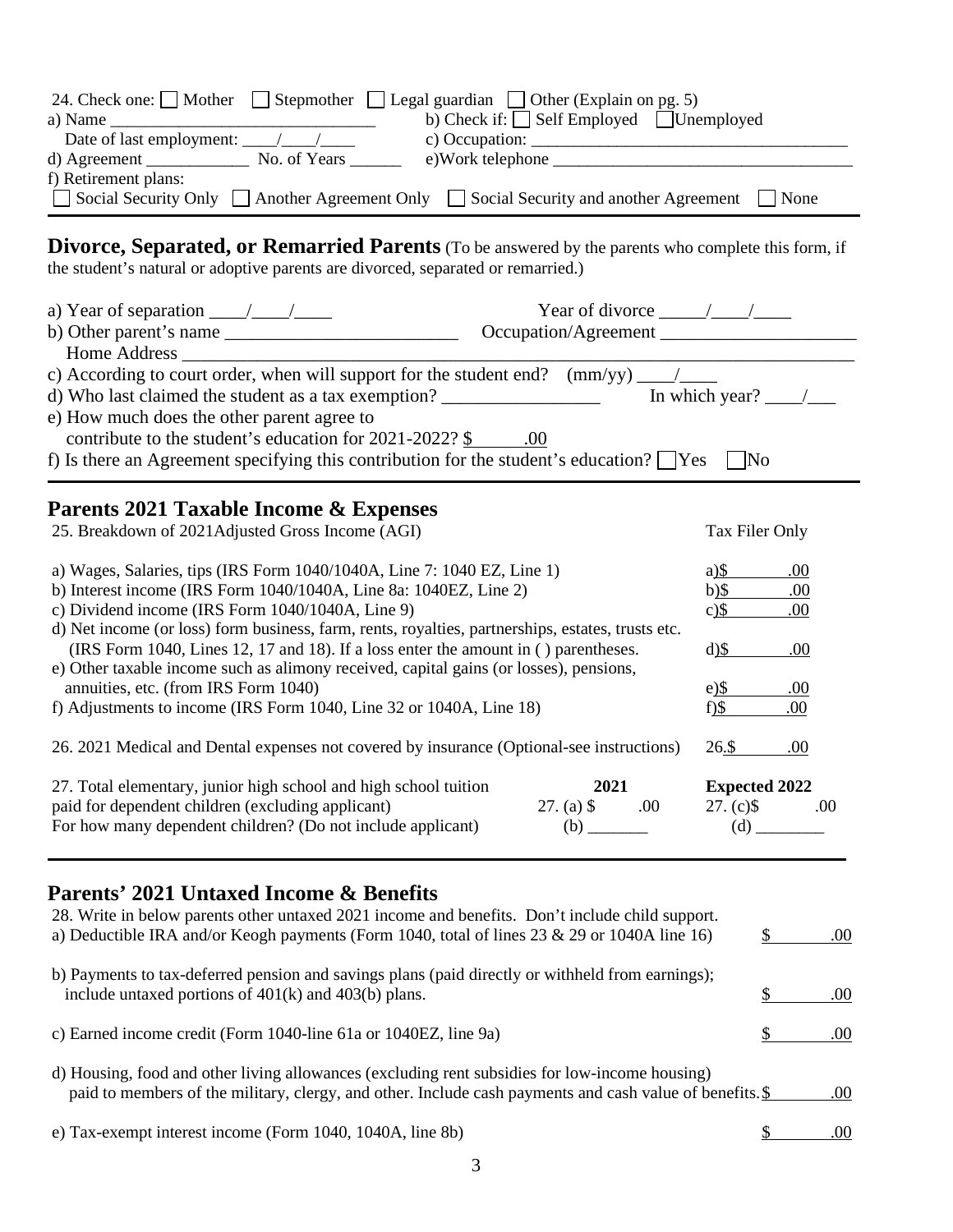| f) Untaxed portions of pension from (Form 1040, line 15a and 16a or 1040A, line 11a & b and line<br>12a & b (excluding "rollovers"). |                                                                        |                               |                                             |               | .00 |
|--------------------------------------------------------------------------------------------------------------------------------------|------------------------------------------------------------------------|-------------------------------|---------------------------------------------|---------------|-----|
| g) Foreign income exclusion from (Form 2444, line 43)                                                                                |                                                                        |                               |                                             |               | .00 |
| h) Credit for federal tax on special fuels (Form 4136-Part III) Total Income Tax Credit                                              |                                                                        |                               |                                             |               | .00 |
| i) Others-Write in total from the worksheet in the instructions, page 5                                                              |                                                                        |                               |                                             |               | .00 |
| <b>Parents' 2021 Expected Income</b><br>29. 2021 Income earned from work by father                                                   | S.                                                                     | 30. 2021 other taxable income |                                             |               |     |
| 31. 2021 Income earned from work by mother                                                                                           | S.                                                                     |                               | 32. 2021 Non-taxable income and benefits \$ |               |     |
| <b>Parent's Assets</b>                                                                                                               |                                                                        |                               |                                             |               |     |
| 33. Cash savings and checking accounts                                                                                               |                                                                        |                               |                                             | \$            | .00 |
| 34. Parents' monthly home mortgage or rental payment (if none, explain on page 5)                                                    |                                                                        |                               |                                             |               | .00 |
| 35. If parents own home, give:                                                                                                       | a) Year Purchased                                                      |                               | b)                                          | $\mathcal{S}$ | .00 |
| 36. Home (Renter write in "0")                                                                                                       |                                                                        |                               |                                             |               |     |
| 37. Other real estate<br>(Don't include business or farm)                                                                            |                                                                        |                               |                                             |               |     |
| 38. Investments (see instructions)                                                                                                   |                                                                        |                               |                                             |               |     |
| 39. Farm                                                                                                                             | What is it worth today? $\frac{1}{2}$ What's owed on it? $\frac{1}{2}$ |                               |                                             |               |     |

**(Proceed to Page 5)**